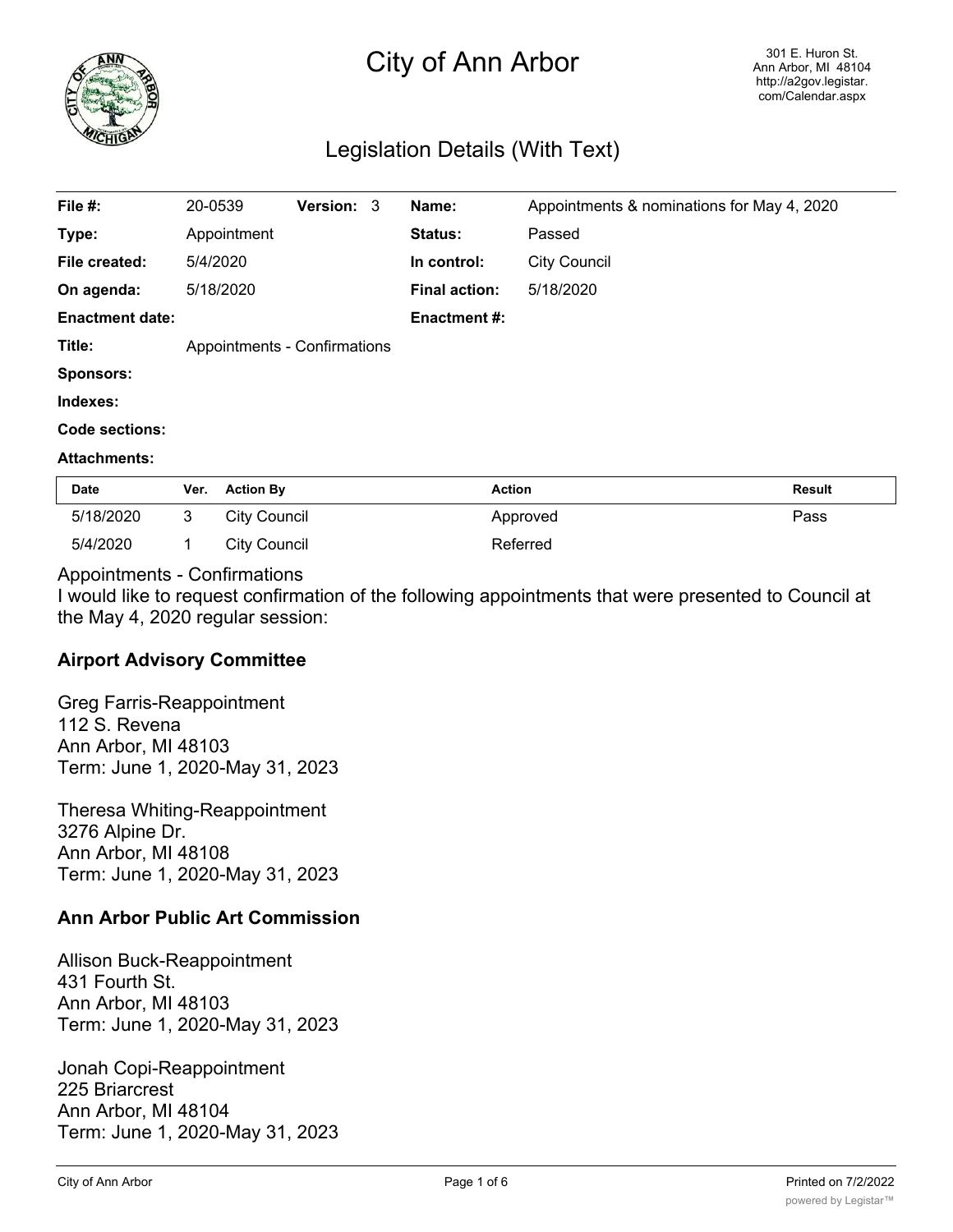# **Ann Arbor Area Transportation Authority Board**

Mike Allemang-Reappointment 3465 Vintage Valley Rd. Ann Arbor, MI 48105 Term: May 2, 2020-May 1, 2025

Kyra Sims-Reappointment 220 Lyn Anne Ct. Ann Arbor, MI 48103 Term: May 2, 2020-May 1, 2025

# **Building Board of Appeals**

Paul Darling-Reappointment **Architect** 1430 Hatcher Crescent Ann Arbor, MI 48103 Term: June 1, 2020-May 31, 2022

Kathryn Levasseur 2107 Arlene St. Ann Arbor, MI 48103 Term: June 1, 2020-May 31, 2022

## **City Planning Commission**

Shannan Gibb-Randall -Reappointment 200 Mark Hannah Place Ann Arbor, MI 48103 Term: July 1, 2020-June 30, 2023

Wendy Woods-Reappointment 2034 Liberty Heights Ann Arbor, MI 48103 Term: July 1, 2020-June 30, 2023

## **Commission on Disability Issues**

Matthew Solomon-Reappointment 1500 Chandler Rd. Ann Arbor, MI 48105 Term: June 1, 2020-May 31, 2023

#### **Design Review Board**

Richard Mitchell-Reappointment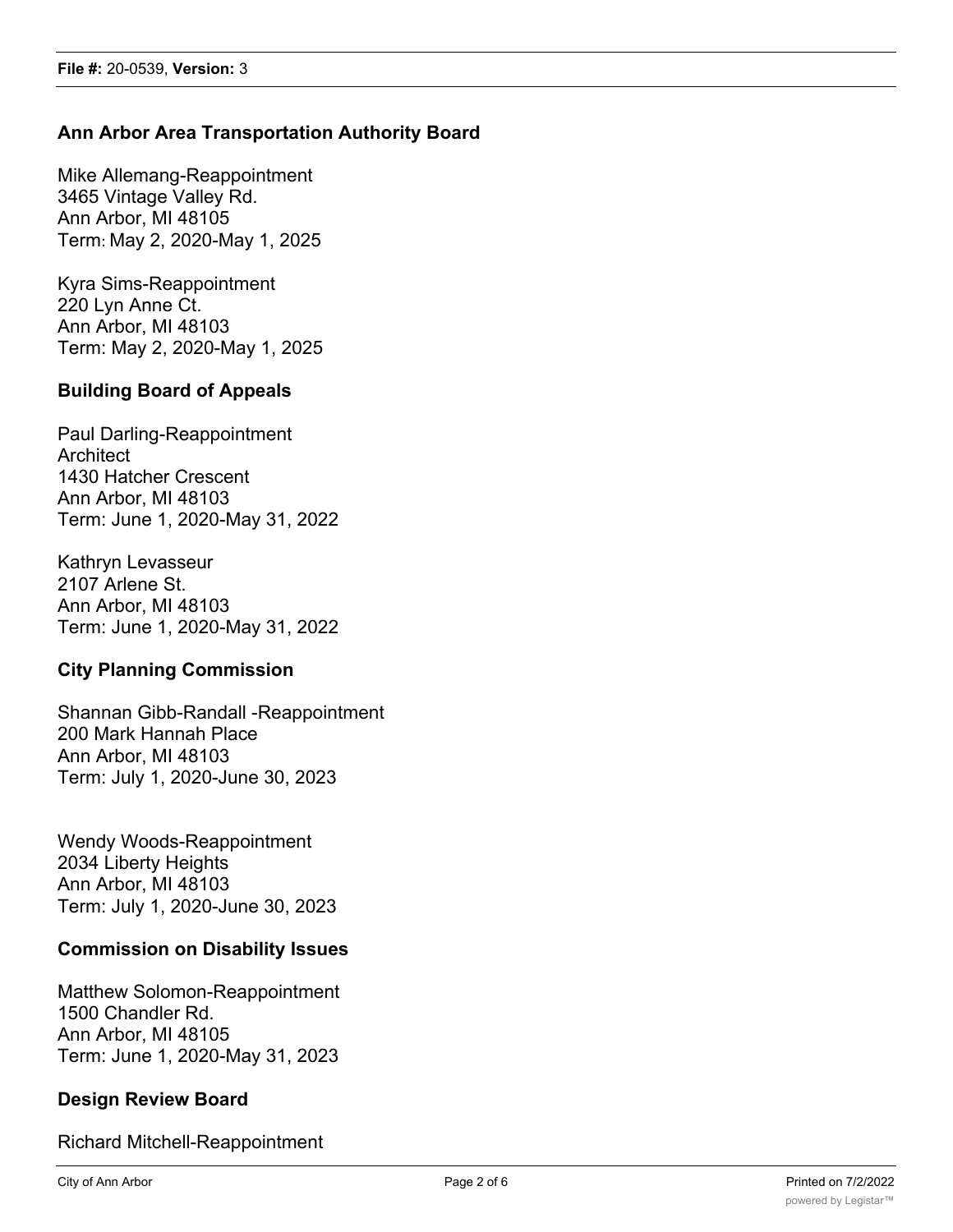**Architect** 1113 W. Liberty Ann Arbor, MI 48103 Term: June 1, 2020-May 31, 2023

Tamara Burns-Reappointment **Architect** 1614 Harbal Dr. Ann Arbor, MI 48105 Term: June 1, 2020-May 31, 2023

# **Downtown Development Authority**

Molly McFarland-Reappointment 840 Hewett Dr. Ann Arbor, MI 48103 Term: June 1, 2020-May 31, 2024

Darren McKinnon-Reappointment 809 Daniel St. Ann Arbor, MI 48103 Term: June 1, 2020-May 31, 2024

## **Elizabeth Dean Fund Committee**

Elizabeth Collins-Reappointment 3404 Porter Rd. Ann Arbor, MI 48103 Term: June 1, 2020-May 31, 2022

R. Donald Wortman-Reappointment 2029 Delaware Dr. Ann Arbor, MI 48103 Term: June 1, 2020-May 31, 2022

## **Employees' Retirement System Board of Trustees**

Anthony DiGiovanni-Reappointment 1380 Emily Ct. Ann Arbor, MI 48104 Term: January 1, 2021-December 31, 2023

## **Historic District Commission**

John Beeson-Reappointment 512 Hiscock St. Ann Arbor, MI 48103 Term: June 1, 2020-May 31, 2023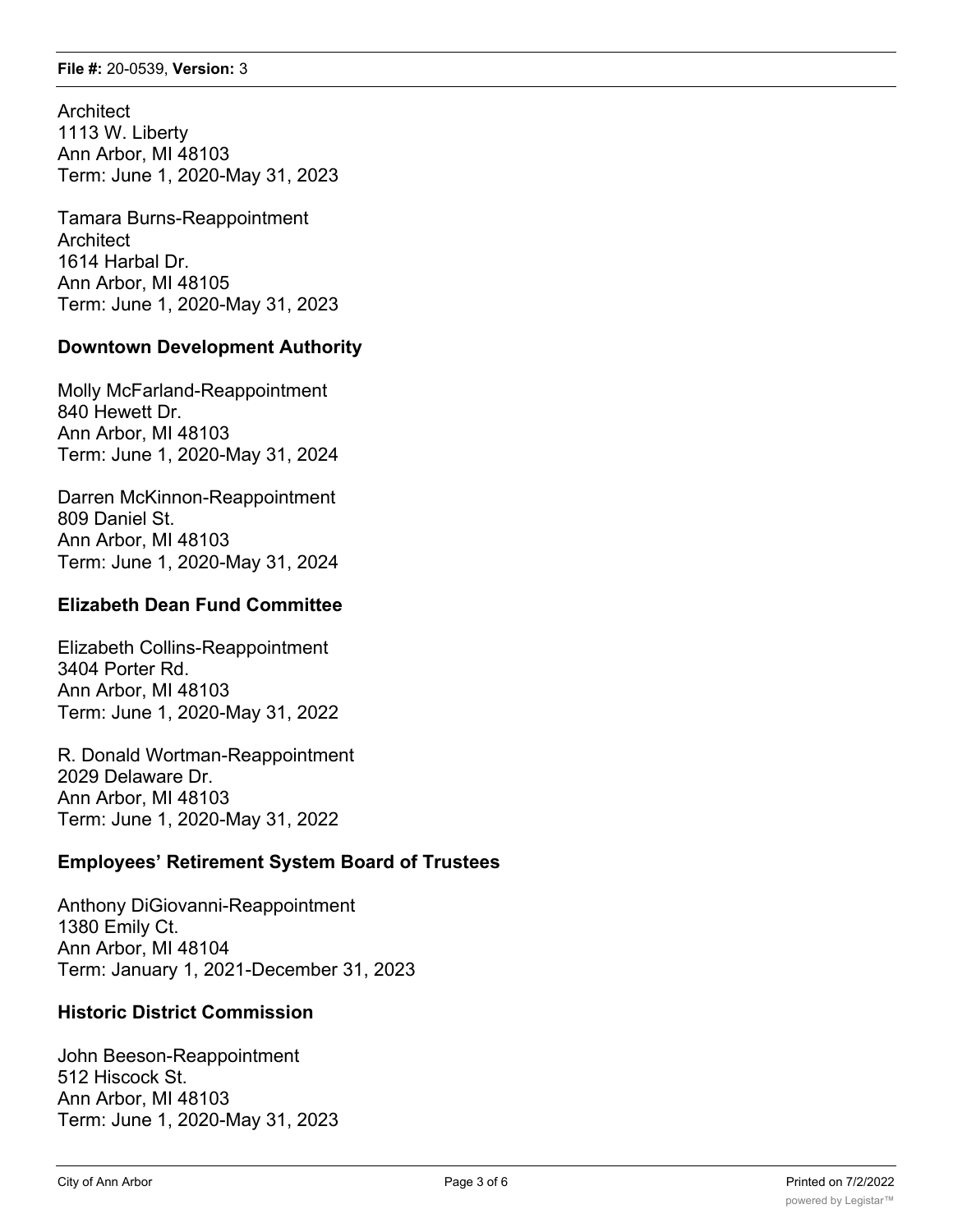#### **Housing and Human Services Advisory Board**

Amanda Carlisle-Reappointment **(\*Appointment pulled out for separate consideration - See File 20-0743)** Non-Profit / Consumer Rep. 1619 Waltham Dr. Ann Arbor, MI 48103 Term: June 1, 2020-May 31, 2023

Anna Erickson-Reappointment Member-at-Large 1507 Las Vegas Dr. Ann Arbor, MI 48103 Term: June 1, 2020-May 31, 2023

Anna Foster-Reappointment Member-at-Large 618 Gott St. Ann Arbor, MI 48103 Term: June 1, 2020-May 31, 2023

#### **Housing Commission**

Thierry Batalonga-Reappointment Tenant Board Member 685 N. Maple Rd. Ann Arbor, MI 48103 Term: May 5, 2020-May 5, 2025

#### **Human Rights Commission**

Pamela Meadows Dent-Reappointment 623 Third St. Ann Arbor, MI 48103 Term: June 1, 2020-May 31, 2023

Judah Garber-Reappointment 1508 Granger Ave. Ann Arbor, MI 48104 Term: June 1, 2020 - May 31, 2023

#### **Local Development Finance Authority**

Michael Psarouthakis - Partial Term 1210 Morehead Ct. Ann Arbor, MI 48103 Term: July 1, 2020 - June 30, 2024

## **Park Advisory Commission**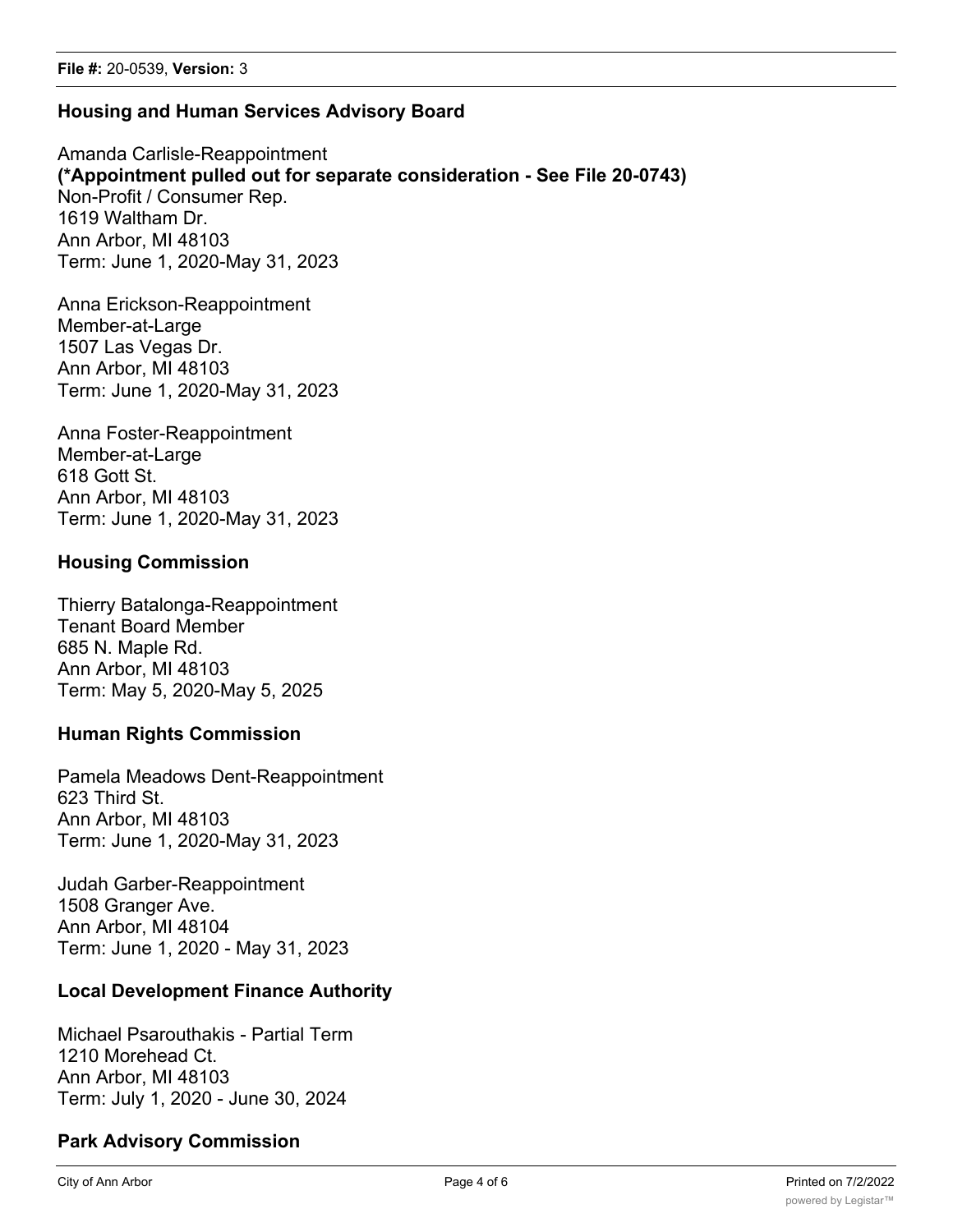Ruth Kraut-Partial Term 1127 Clair Circle Ann Arbor, MI 48103 Term: Ending May 31, 2022

Praveena Ramaswami-Reappointment 2831 Renfrew St. Ann Arbor, MI 48105 Term: June 1, 2020-May 31, 2023

## **Public Market Advisory Commission**

Holly Parker-Reappointment Kerrytown Neighborhood Rep. 509 Detroit St. Ann Arbor, MI 48104 Term: June 1, 2020-May 31, 2023

Lisa Young-Reappointment Regular Customer 816 Third St. Ann Arbor, MI 48103 Term: June 1, 2020-May 31, 2023

## **Recreation Advisory Commission**

Kristin Kaiser - Partial Term 2154 S. Seventh St. Ann Arbor, MI 48103 Term: Ending May 31, 2021

## **Transportation Commission**

Molly Kleinman-Reappointment 1447 Harpst St. Ann Arbor, MI 48104 Term: June 1, 2020-May 31, 2023

Bradley Parsons-Reappointment 2936 St. Aubin Ave. Ann Arbor, MI 48108 Term: June 1, 2020-May 31, 2023

## **Zoning Board of Appeals**

David DeVarti-Reappointment 1231 Baldwin Ave. Ann Arbor, MI 48104